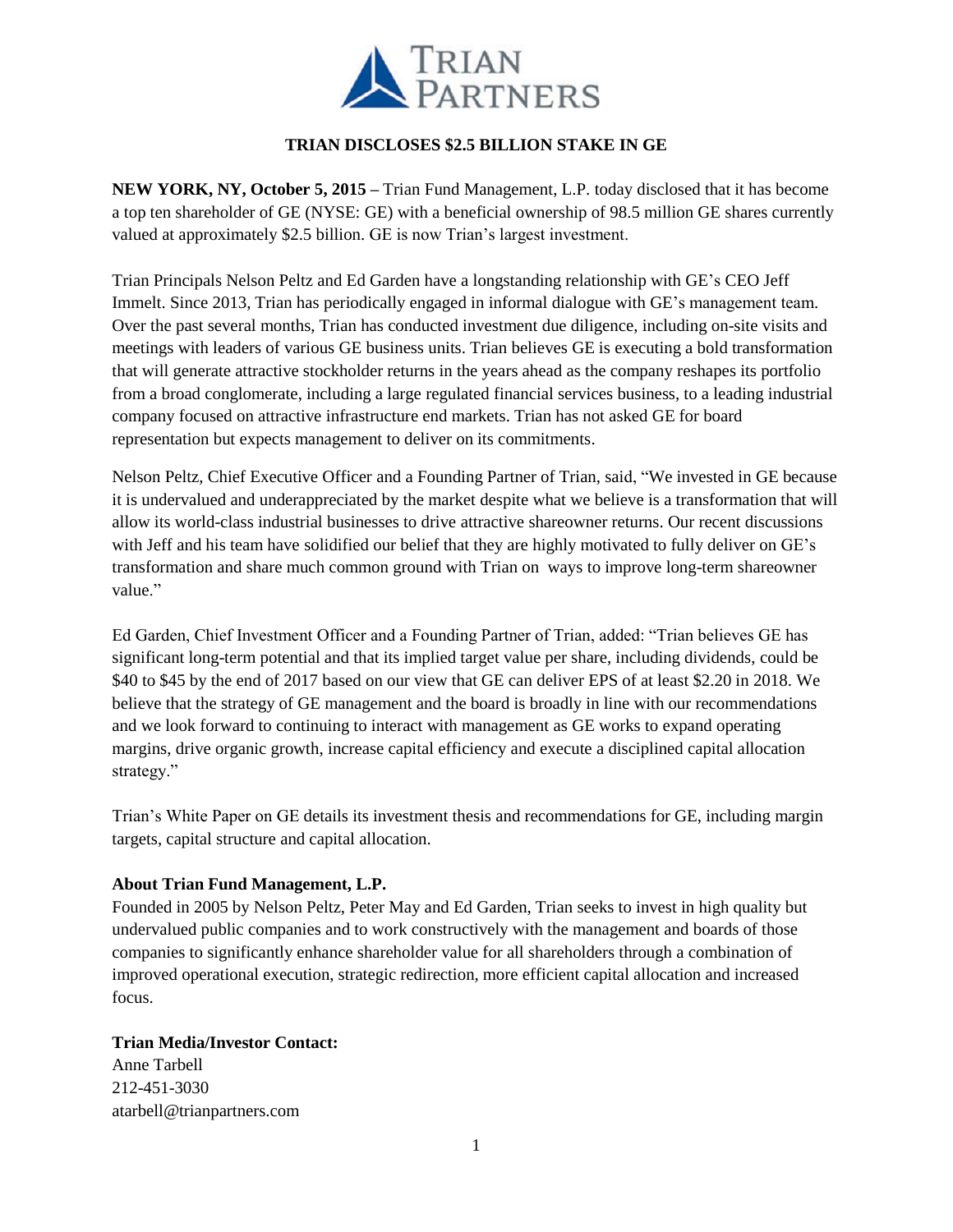*The views expressed in this press release represent the opinions of Trian Fund Management, L.P. ("Trian") and the funds it manages (collectively, "Trian Partners"), and are based on publicly available information regarding General Electric Company (the "Issuer"). Trian Partners recognizes that there may be confidential information in the possession of the Issuer that could lead it to disagree with Trian Partners' conclusions. Certain financial information and figures referenced in this press release have been derived or obtained from filings made with the Securities and Exchange Commission ("SEC") or other regulatory authorities and from other third party reports.* 

*Neither Trian Partners nor any of its affiliates shall be responsible or have any liability for any misinformation contained in any third party, SEC or other regulatory filing or third party report. Selected figures referenced in this press release have not been calculated using generally accepted accounting principles ("GAAP") and have not been audited by independent accountants. Such figures may vary from GAAP accounting in material respects and there can be no assurance that the unrealized values referenced in this press release will be realized. Nothing in this press release is intended to be a prediction of the future trading price or market value of securities of the Issuer. There is no assurance or guarantee with respect to the prices at which any securities of the Issuer will trade, and such securities may not trade at prices that may be implied herein. The estimates, projections, pro forma information and potential impact of the opportunities identified by Trian Partners herein are based on assumptions that Trian Partners believes to be reasonable as of the date of this press release, but there can be no assurance or guarantee that actual results or performance of the Issuer will not differ, and such differences may be material. This press release does not recommend the purchase or sale of any security.*

*Trian Partners reserves the right to change any of its opinions expressed herein at any time as it deems appropriate. Trian Partners disclaims any obligation to update the information or opinions contained in this press release.* 

*This press release is provided merely as information and is not intended to be, nor should it be construed as, an offer to sell or a solicitation of an offer to buy any security. Trian Partners currently beneficially owns a significant amount of the outstanding shares of common stock of the Issuer. Trian Partners is in the business of trading—buying and selling—securities. It is possible that there will be developments in the future that cause one or more of such funds from time to time to sell all or a portion of their holdings in open market transactions or otherwise (including via short sales), buy additional shares (in open market or privately negotiated transactions or otherwise), or trade in options, puts, calls or other derivative instruments relating to such shares. Consequently, Trian Partners' beneficial ownership of the Issuer's common stock may vary over time depending on various factors, with or without regard to Trian Partners' views of the Issuer's business, prospects or valuation (including the market price of the Issuer's common stock), including without limitation, the securities markets and general economic and industry conditions. Trian Partners also reserves the right to take any actions with respect to its investment in the Issuer as it may deem appropriate, including, but not limited to, communicating with management of the Issuer, the Board of Directors of the Issuer, other investors and stockholders, stakeholders, industry participants, and/or interested or relevant parties about the Issuer and to change its intentions with respect to its investment in the Issuer at any time.* 

*This press release contains forward-looking statements. All statements contained in this press release that are not clearly historical in nature or that necessarily depend on future events are forward-looking, and the words "anticipate," "believe," "expect," "potential," "opportunity," "estimate," "plan," and similar expressions are generally intended to identify forward-looking statements. The projected results and statements contained in this press release that are not historical facts are based on current expectations, speak only as of the date of this press release and involve risks, uncertainties and other factors that may cause actual results, performance or achievements to be materially different from any*